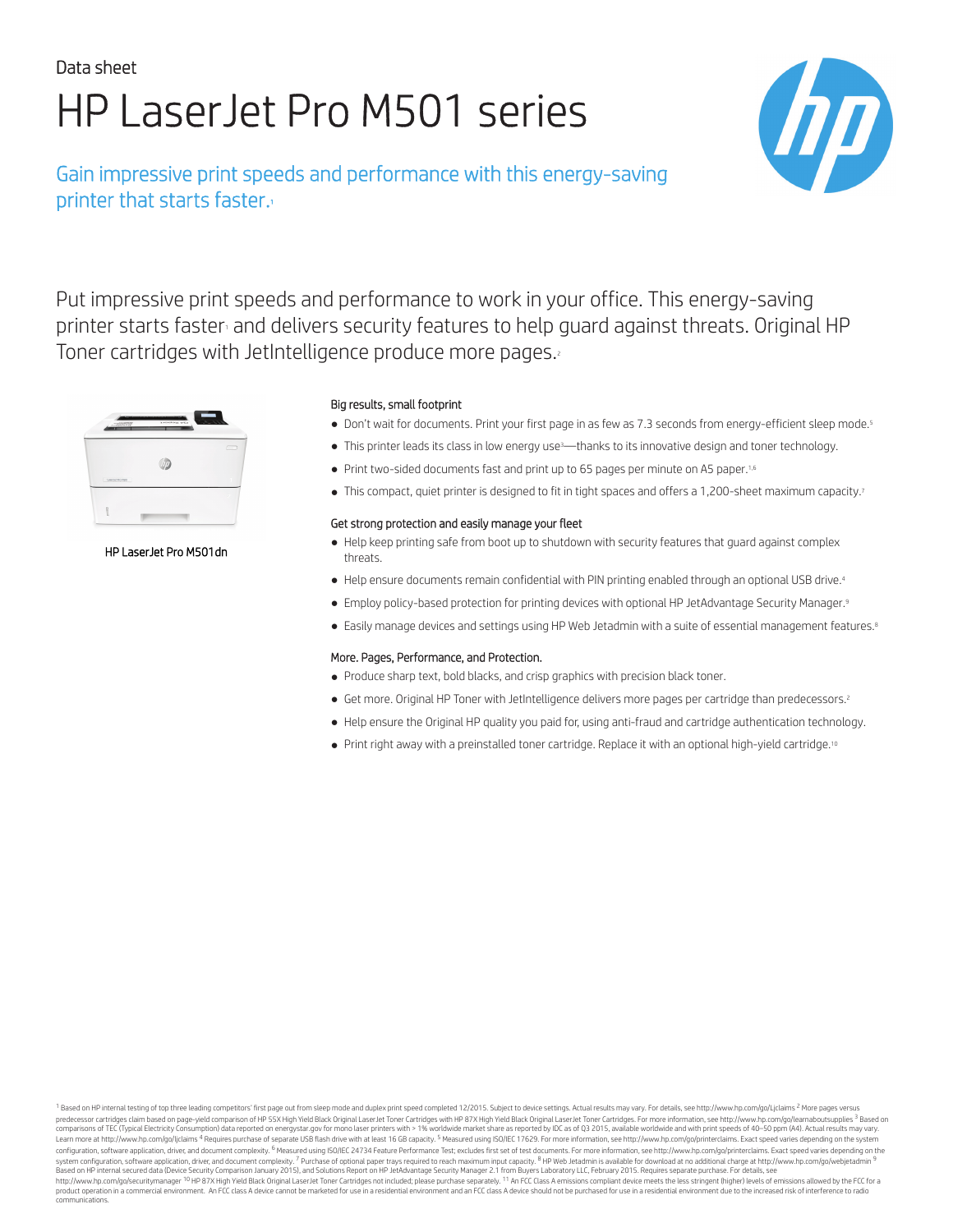# Product walkaround

- 1. 250-sheet output bin
- 2. Top cover release button (access to JetIntelligence toner cartridges)
- 3. Gigabit Ethernet port, USB port for job storage with PIN printing, Hi-speed USB 2.0 printing port
- 4. 256 MB standard memory and 1.5 GHz processor
- 5. 2-line LCD control panel with numerical keypad
- 6. 100-sheet multipurpose tray 1
- 7. Automatic two-sided printing
- 8. 550-sheet tray 2

#### HP LaserJet Pro M501dn



Front view

# Series at a glance



| Model                                | HP Laser Jet Pro M501dn |
|--------------------------------------|-------------------------|
| Product number                       | <b>J8H61A</b>           |
| Standard 100-sheet multipurpose tray |                         |
| 550 sheet tray 2                     |                         |
| 550-sheet tray 3                     | Optional                |

<sup>1</sup>Requires purchase of separate USB flash drive with at least 16 GB capacity.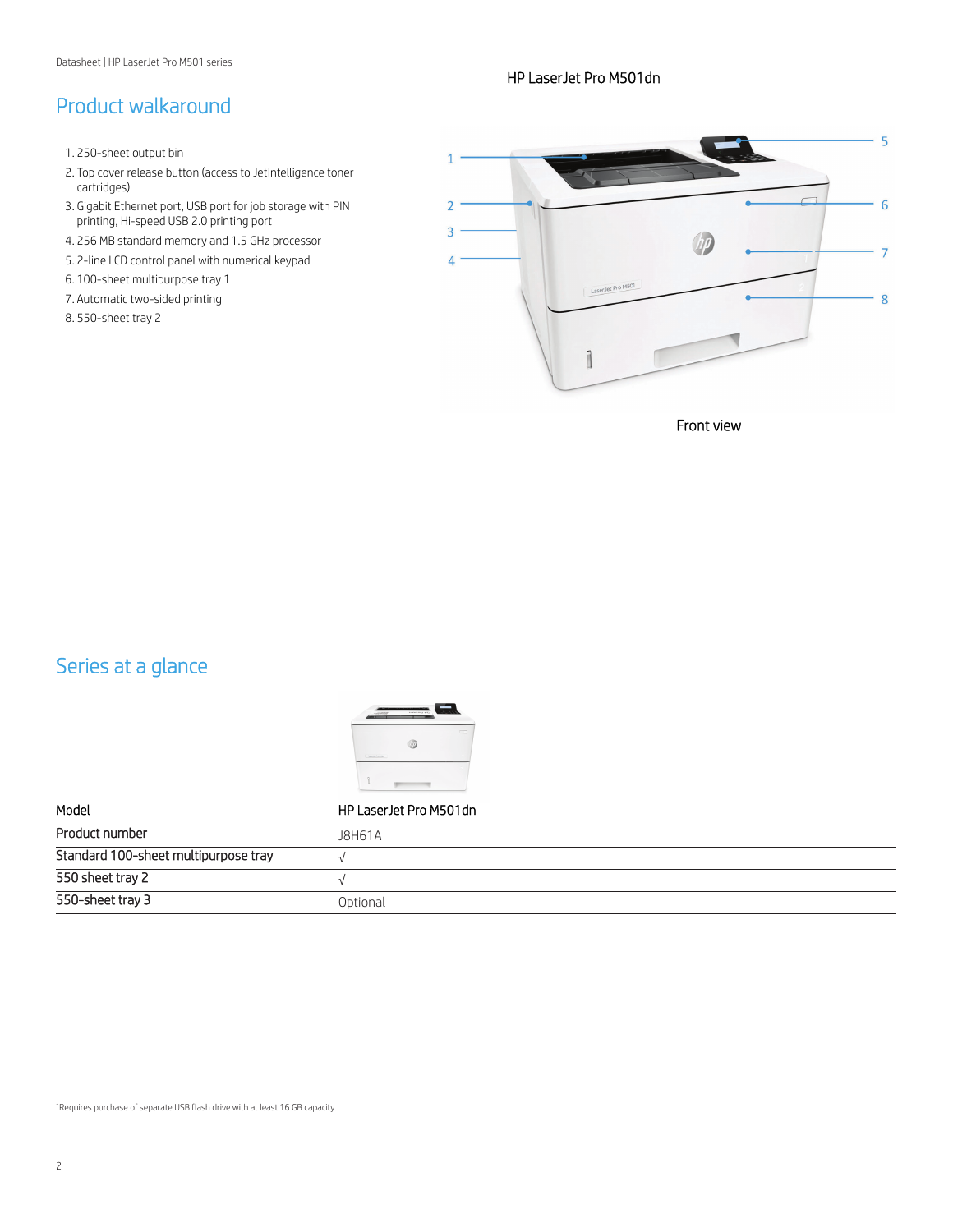### HP Services

Downtime can have serious consequences, so HP provides support beyond the standard warranty. You benefit from reduced risk, maximized uptime, predictable service delivery and no unbudgeted repair costs. HP Care Pack Services provide a comprehensive suite of protection services designed to keep HP hardware and software up and running so employees can stay productive.

#### Next Business Day with Defective Media Retention:

Customers can retain their hard disk drive and keep control of sensitive data.

#### Next Business Day Exchange:

Exchange of hardware at customers' premise the next business day, if the issue cannot be resolved remotely.

#### Installation Service with Network Setup:

Installation services that include onsite installation and network setup of printing product.

For carepack availability visit: [hp.com/go/cpc](http://hp.com/go/cpc)

### Top features

Stay ahead of schedule with the fastest first page out from sleep mode.<sup>1</sup> This compact, quiet printer outperforms the competition on energy efficiency and delivers ultra-fast two-sided printing.<sup>3</sup>

Work with confidence, not worries. Get strong protection for devices, data, and documents, using embedded security features, and centrally manage your entire printer fleet.<sup>8</sup>

Bring out the best in your printer. Print more high-quality pages than ever before,<sup>2</sup> using specially designed Original HP Toner cartridges with JetIntelligence. Count on the authentic HP quality you paid for—something the competition can't match.

#### Accessories

F2A72A - HP LaserJet 550-sheet Paper Tray

#### **Supplies**

CF287A HP 87A Black Original LaserJet Toner Cartridge HP 87X High Yield Black Original LaserJet Toner Cartridge

#### Services

#### HP LaserJet Pro M501dn

U9CQ0E - HP 3 year Next Business Day + Defective Media Retention LaserJet M501 Hardware Support U9CQ1E - HP 4 year Next Business Day + Defective Media Retention LaserJet M501 Hardware Support U9CQ2E - HP 5 year Next Business Day + Defective Media Retention LaserJet M501 Hardware Support U9CQ4E - HP 3 year Next Business Day Exchange LaserJet M501 Service

U9CR0PE - HP 1 year Post Warranty Next Business Day+Defective Media Retention LaserJet M501 Hardware Support

UC742E - Installation for 1 Network Configuration for Personal or Workgroup printer













<sup>1</sup> Based on HP internal testing of top three leading competitors' first page out from sleep mode and duplex print speed completed 12/2015. Subject to device settings. Actual results may vary. For details, see http://www.h predecessor cartridges claim based on page-yield comparison of HP 5[5X High Yield Bla](http://energystar.gov)ck Original Laser Jet Toner Cartridges with HP 87X High Yield Black Original Laser Jet Toner Cartridges with HP 87X High Yield Black Origi comparisons of TEC (Typical Electricity Consumption) data reported on energystar.gov for mono laser printers with > 1% worldwide market share as reported by IDC as of Q3 2015, available worldwide and with print speeds of 4 Learn more at http://www.hp.com/go/liclaims <sup>4</sup> Requires purchase of separate USB flash drive with at least 16 GB capacity. <sup>5</sup> Measured using ISO/IEC 17629. For more information, see http://www.hp.com/go/printerclaims. Ex configuration, software application, driver, and document complexity. <sup>6</sup> Measured using ISO/IEC 24734 Feature Performance Test; excludes first set of test documents. For more information, see http://www.hp.com/go/intercla noduct operation in a commercial environment. An ECC class A device cannot be marketed for use in a residential environment and an ECC class A device should not be purchased for use in a residential environment and an ECC communications.